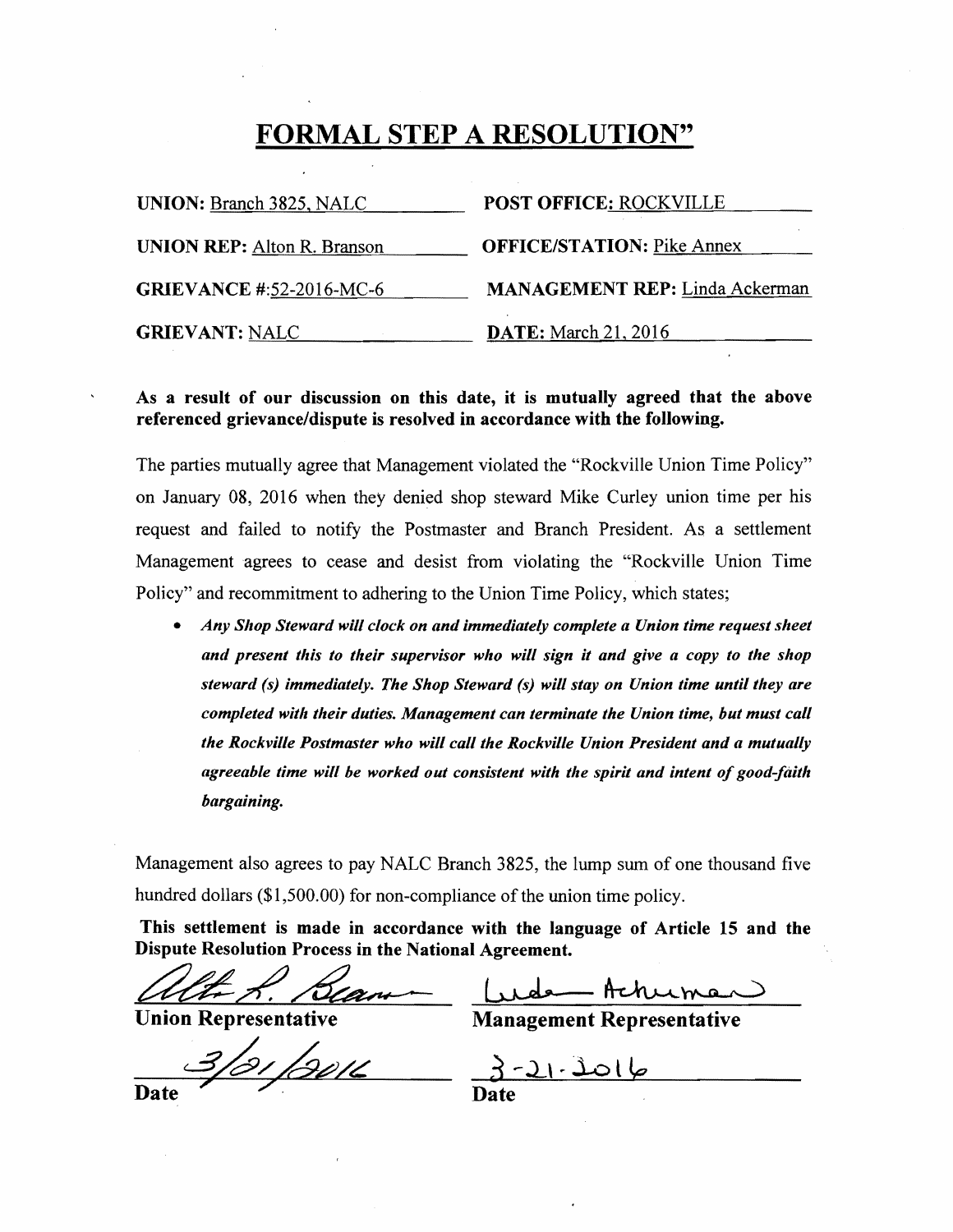# FORMAL STEP A RESOLUTION"

| <b>UNION: Branch 3825, NALC</b>    | <b>POST OFFICE: ROCKVILLE</b>         |
|------------------------------------|---------------------------------------|
| <b>UNION REP:</b> Alton R. Branson | <b>OFFICE/STATION: Rockville Main</b> |
| <b>GRIEVANCE #:50-16-SL-183</b>    | <b>MANAGEMENT REP:Linda Ackerman</b>  |
| <b>GRIEVANT: NALC</b>              | <b>DATE:</b> March 21, 2016           |

#### As a result of our discussion on this date, it is mutually agreed that the above referenced grievance/dispute is resolved in accordance with the following.

The parties mutually agree that Management violated the "Rockville Union Time Policy" on February 16, 2016 when they denied shop steward Sergio Lemus union time per his request and failed to notify the Postmaster and Branch President. As a settlement Management agrees to cease and desist from violating the "Rockville Union Time Policy" and recommitment to adhering to the Union Time Policy, which states;

*• Any Shop Steward will clock on and immediately complete a Union time request sheet and present this to tlreir supervisor who will sign it and give a copy to the shop steward (s) immediately. The Shop Steward (s) will stay on Union time until they are completed with their duties. Management can terminate the Union time, but must call the Rockville Postmaster who will call the Rockville Union President and a mutually agreeable time will be worked out consistent with the spirit and intent of good-faith bargaining.* 

Management also agrees to pay NALC Branch 3825, the lump sum of one thousand five hundred dollars (\$1,500.00) for non-compliance of the union time policy.

This settlement is made in accordance with the language of Article 15 and the Dispute Resolution Process in the National Agreement. This settlement is made in accordance with the langua<br>Dispute Resolution Process in the National Agreement.<br>Union Representative Management

**Union Representative** 

**Management Representative** 

3/21/2011

 $-2122016$ 

Date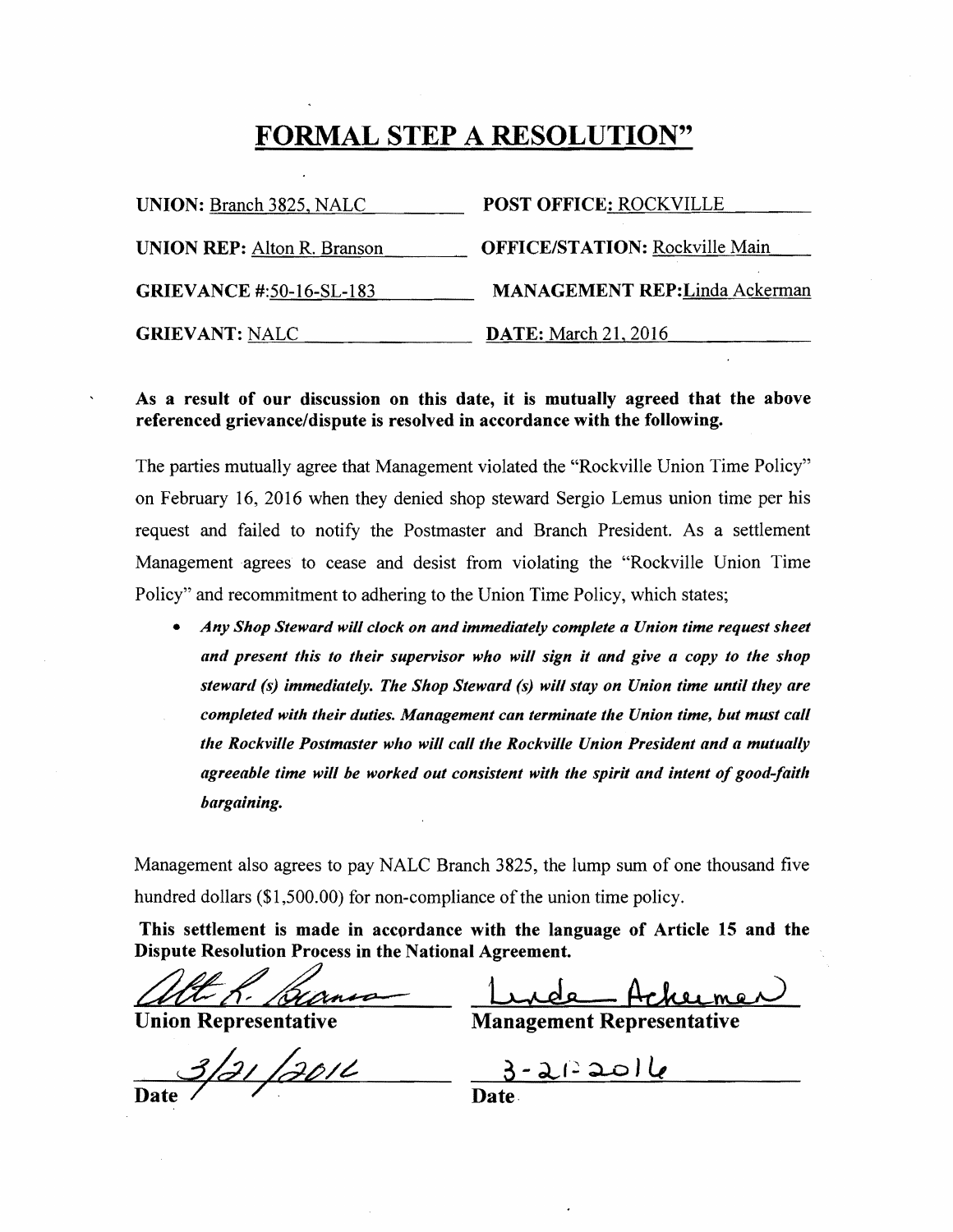### FORMAL STEP A RESOLUTION"

| <b>UNION: Branch 3825, NALC</b>    | <b>POST OFFICE: ROCKVILLE</b>         |
|------------------------------------|---------------------------------------|
| <b>UNION REP:</b> Alton R. Branson | <b>OFFICE/STATION: Rockville Main</b> |
| <b>GRIEVANCE #:50-16-SL-38</b>     | <b>MANAGEMENT REP:</b> Linda Ackerman |
| <b>GRIEVANT: NALC</b>              | <b>DATE:</b> March 21, 2016           |

#### As a result of our discussion on this date, it is mutually agreed that the above referenced grievance/dispute is resolved in accordance with the following.

The parties mutually agree that Management violated the "Rockville Union Time Policy" on February 10, 2016 when they denied shop steward Sergio Lemus union time per his request and failed to notify the Postmaster and Branch President. As a settlement Management 'agrees to cease and desist from violating the "Rockville Union Time Policy" and recommitment to adhering to the Union Time Policy, which states;

*• Any Shop Steward will clock on and immediately complete a Union time request s/Ieet and present this to their supervisor who will sign it and give a copy to the shop steward (s) immediately. The Shop Steward (s) will stay on Union time until they are completed with their duties. Management can terminate the Union time, but must call the Rockville Postmaster who will call the Rockville Union President and a mutually agreeable time will be worked out consistent with the spirit and intent of good-faith bargaining.* 

Management also agrees to pay NALC Branch 3825, the lump sum of one thousand five hundred dollars (\$1,500.00) for non-compliance of the union time policy.

This settlement is made in accordance with the language of Article 15 and the Dispute Resolution Process in the National Agreement.

**Union Representative** 

**Management Representative** 

121/2016

<u> ۱۰ مد ل</u>

Date / / Date Date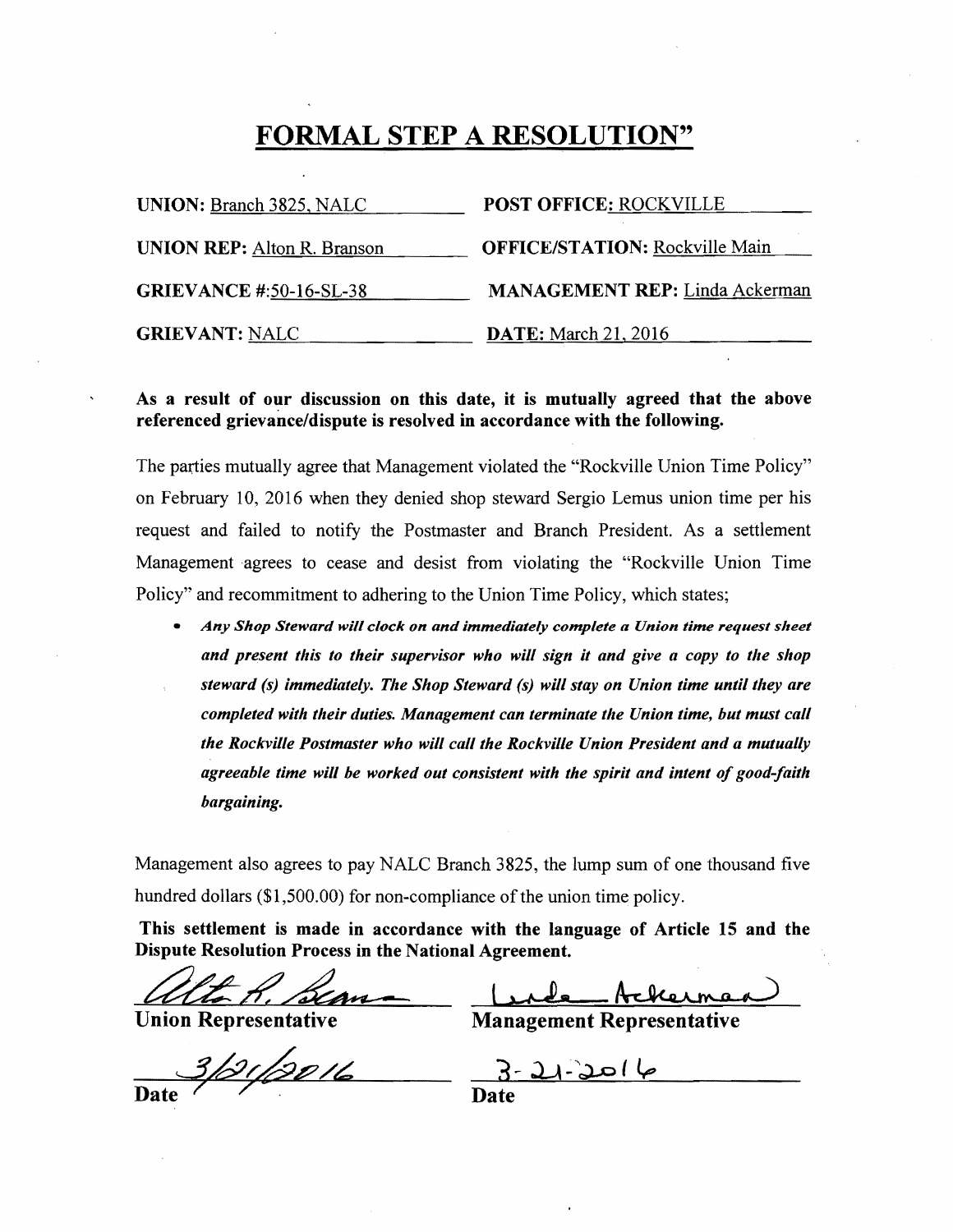#### FORMAL STEP A RESOLUTION" )

| <b>UNION:</b> Branch 3825, NALC    | POST OFFICE: ROCKVILLE                |
|------------------------------------|---------------------------------------|
| <b>UNION REP: Alton R. Branson</b> | <b>OFFICE/STATION: Rockville Main</b> |
| <b>GRIEVANCE #:50-16-SL-37</b>     | <b>MANAGEMENT REP:</b> Linda Ackerman |
| <b>GRIEVANT: NALC</b>              | <b>DATE:</b> March 21, 2016           |

#### As a result of our discussion on this date, it is mutually agreed that the above referenced grievance/dispute is resolved in accordance with the following.

The parties mutually agree that Management violated the "Rockville Union Time Policy" on February 18, 2016 when they denied shop steward Sergio Lemus union time per his request and failed to notify the Postmaster and Branch President. As a settlement Management agrees to cease and desist from violating the "Rockville Union Time Policy" and recommitment to adhering to the Union Time Policy, which states;

*• Any Shop Steward will clock on and immediately complete a Union time request sheet and present this to their supervisor who will sign it and give a copy to the shop steward (s) immediately. The Shop Steward (s) will stay on Union time until they are completed with their duties. Management can terminate the Union time, but must call the Rockville Postmaster who will call the Rockville Union President and a mutually agreeable time will be worked out consistent with the spirit and intent of good-faith bargaining.* 

Management also agrees to pay NALC Branch 3825, the lump sum of one thousand five hundred dollars  $(\$1,500.00)$  for non-compliance of the union time policy.

This settlement is made in accordance with the language of Article 15 and the representative<br>Representative<br>Representative

Dispute Resolution Process in the National Agreement.<br>Altress. Dance

Union Representative **Management** 

**Management Representative** 

Date and Date of the Date

ما امد ۱۰:۵۰